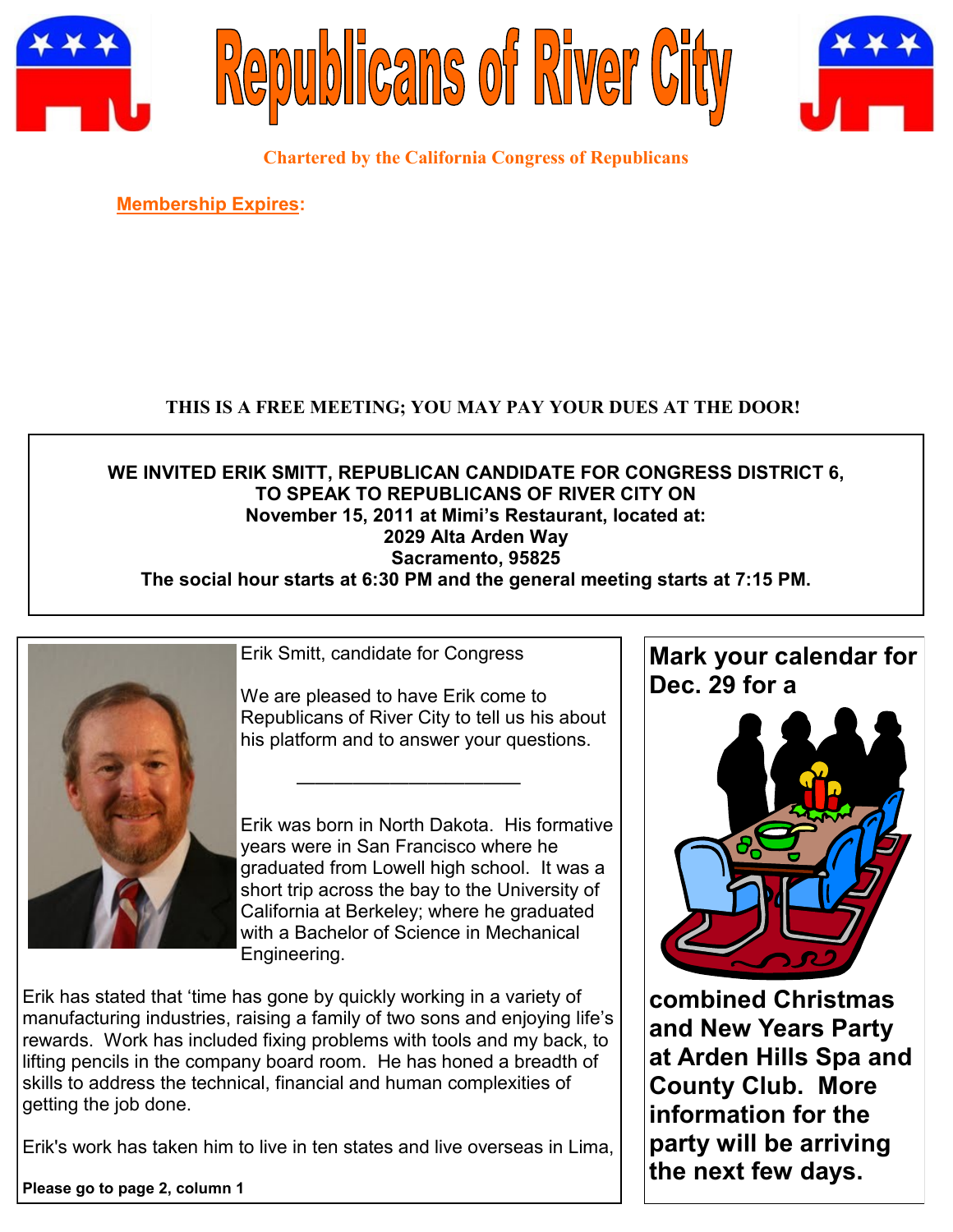Peru and Vientiane, Laos; He says "my thoughts on people, places and issues have grown with these experiences… the world is a small place, full of wonderful, interesting people with a lot of common values." He is a Sacramento resident, having live in the 6th Congressional District, for the last eight years.

Erik"s two sons are grown with their own careers (one in the army, Afghanistan); his wife is a nurse practitioner on the front line of health care.

Erik says "I have the opportunity to take my business experience and solve the problems we face; I have turned my focus to service in public office."

Visit his web site at http:// www.eriksmittforcongress.com or email him at eriksmitt@gmail.com

## **Open Government for Sacramento County**

We want transparency in how government operates and how tax dollars are spent.

Using the internet we want to follow the money at all levels of government from local boards to the Board of Supervisors.

In the coming months members of Republicans of River City will review county government web sites to see how they share information with the public and grade them based on the criteria of how fast and easy it is to navigate websites, access information and follow tax dollars.

If you would like to help in this project let us know.

## **Page 2 now than it was in '95 in all all in the ROGER NIELLO NAMED NEW** in the now than it was in '95 in all **HEAD OF SACRAMENTO METRO CHAMBER OF COMMERCE**

**By Carl Burton**



Accepting the job as President and CEO of the Chamber brings Roger back full circle. He served as the president of the

Sacramento Metro Chamber in 1995.

With the backing of Republicans of River City (the first republican organization to back him for public office) Roger was elected to the Sacramento County Board of Supervisors, District 4, in February 1999 and he also served in the state Legislature from 2004 to 2010. Roger was well known for working across party lines in the state legislature to get things accomplished.

Roger will take office on January 1, 2012. Once on the job, Roger says his first priority is to get familiar and comfortable with the internal operations of the organization. That includes the chamber"s employees and volunteer leadership, but it also includes the membership and other partner organizations. "I will connect or reconnect with many partner organizations, chambers, business and elected leaders around the region. They will hear from me and they will hear me talking about regional collaboration."

"The chamber is much stronger

respects," Roger said, adding that he wants to draw more job diversity to the region. "Government jobs are good, but the percentage we have here is too high, and bringing in more jobs relying on government subsidies, like some of the green industry, isn"t the answer. We need to bring those in, yes, but we also need to grow our smaller businesses, because that"s where wealth comes from."

As the former Chairman of San Joaquin County Economical Development Association and president of its job creation program, Carl said "I look forward to working with Roger in his new position and I will urge the membership of Republicans of River City to renew their memberships in the Chamber."



## **NO-BRAINIER**

## **By Carl Burton**

Voter ID? What"s the big deal about showing your showing voter ID? When I visit my doctors office I have to show my photo ID. When I board a plane I show my photo ID. When I go shopping I show my photo ID if I want to use a credit card.

. So why shouldn"t I (we) show photo ID when we go to the polls to vote?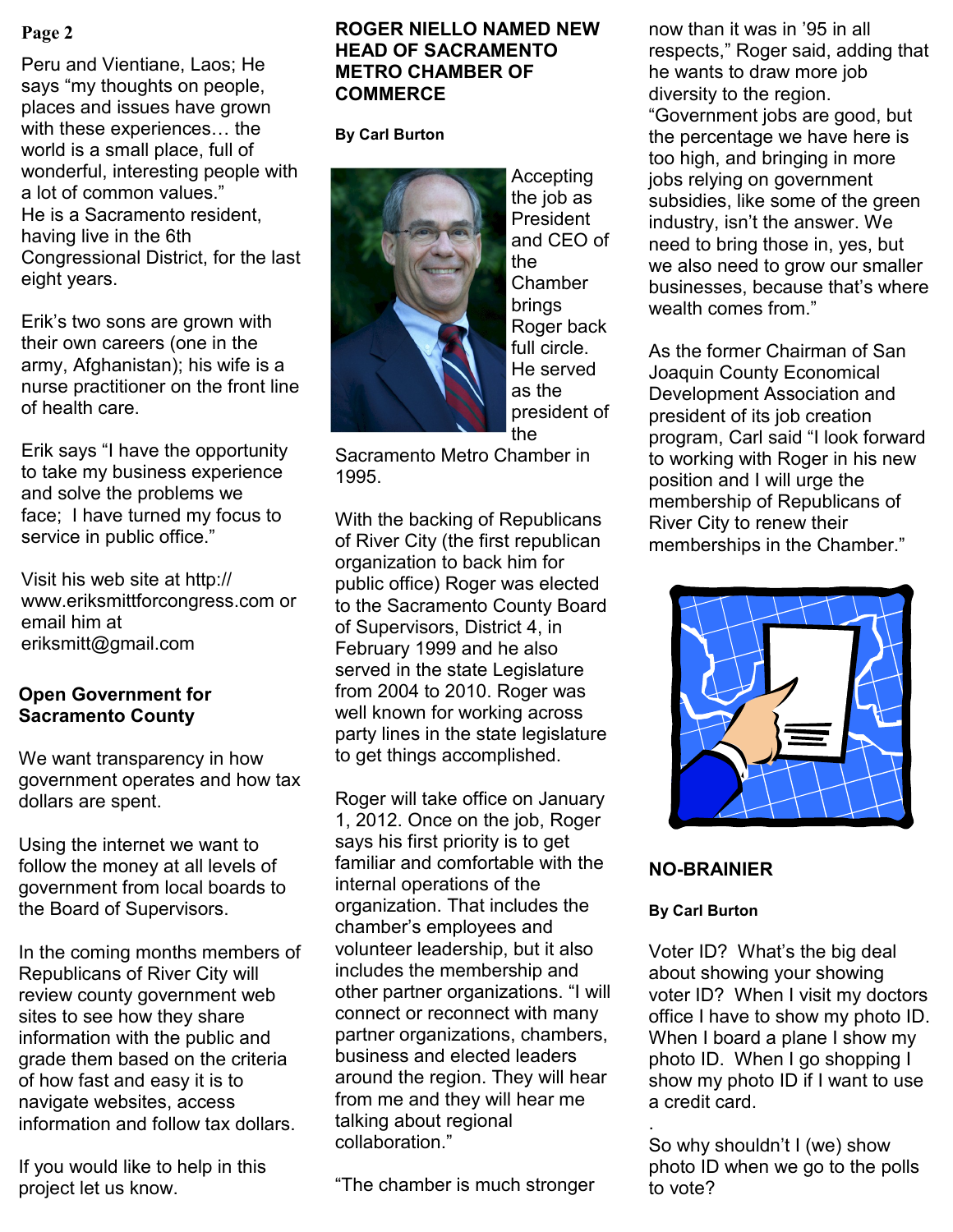#### **Page 3**

# **NOVEMBER 8 ELECTION RETURNS**

## **By Carl Burton**

President Obama suffered a voter backlash as Ohio voters turned out in force to support a ballot issue that would "bar any legislation requiring Ohioans to buy health insurance" — a direct shot at the Obama federal health care overhaul. The Ohio initiative to stop Obama Health Care Plan is another sign of just how unpopular the mandate is. Democrats in their slate mailer urged voters to vote against the initiative but as I write this report 66 percent of the voters supported the initiative to stop the federal takeover of health insurance.

Ohio voters handed Gov. John R. Kasich (Republican) a serious setback when they defeated his effort to weaken collective bargaining for public employees. The vote was 61 percent to 39 percent vote to repeal a bill support by the governor. A word to the wise who might be contemplating this legislation in California: the big mistake made by Gov. Kasich was to include police and fire fighters in the overall legislation.

In Maine voters rejected a law that was passed by the legislature that ended same-day voter registration.

Things turned out differently in Mississippi which became the seventh state to adopt voter ID legislation this year, and the first to do so through a ballot initiative. At the same time Mississippi voters rejected an anti-abortion constitutional amendment that would have outlawed all abortions and many forms of contraception.

In Virginia where the results are still not certain Republicans may have achieved a tie in the state Senate with 20-20. In the House of Delegates Republicans increased their majority to 66 seats to the Democrats' 32. If the Republicans win the Senate seat it will be only the second time in the history of Virginia that all



branches of government will be controlled by Republicans.

Kentucky"s Democratic Governor Steve Beshear won re-election.

Arizona Republican Senate leader Russell Pearce who led lawmakers in passing an immigration law in 2010 that sparked national boycotts and was emulated by Georgia, Alabama and other states was recalled by the voters.

My analysis is that voters around the country are restless and many incumbents of both parties won easy reelection.

If the Republicans are to make gains in 2012 much will depend on who the choice is at the top of the Republican ticket. I do think that the Presidential candidate

> could have coattails in a number of states.

Right now I believe President Obama will carry California and we could lose more seats in the California state legislature and even some Congressional seats unless the Republican Party supports candidates who match the districts in which they run and do not opt for purity.

## **Republicans of River City Board of Directors:**

Carl Burton, President Fred Hildebrand, Director Betty Axup, 1st Vice President Patty Hildebrand, Director Al Rogel, 2nd Vice President Lynn MacLean, Director Colleen Fitzpatrick, Secretary TBA, Membership Secretary Paul Green, Past President TBA, Treasurer Chris Angle, Director Richard Eigenheer, Director



**ublished by the Republicans of River City:**

Volume 2011, Issue 11 P. O. Box 1776 Carmichael, CA 95609-1776

Editor: Carl Burton Telephone 359-5741